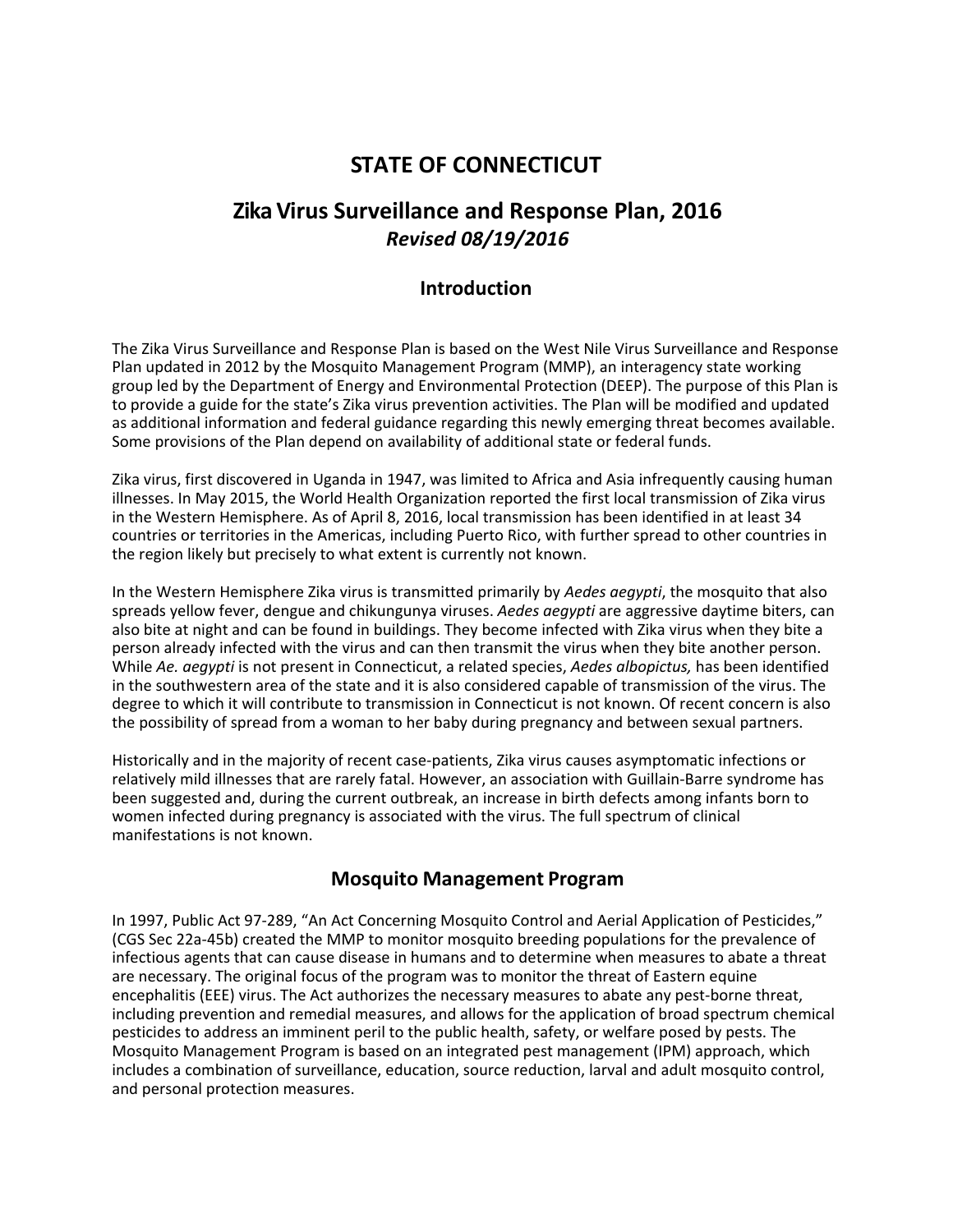Based on the multiple modes of potential transmission, severe health consequences to neonates, the role of laboratory testing for diagnosis and medical management, and heightened public concern, Governor Dannel P. Malloy designated the Department of Public Health (DPH) as the lead agency for the State's response to Zika virus. The DPH will also be responsible for conducting surveillance for human cases of Zika virus associated illnesses and coordinating dissemination of information. The Department of Energy and Environmental Protection (DEEP) will provide technical advice regarding mosquito control to municipalities and The Connecticut Agricultural Experiment Station will conduct mosquito surveillance and provide entomological expertise.

## **Communications**

As the designated lead agency for Connecticut's response to Zika virus, the DPH will coordinate communications. This will include disseminating information on: 1) the risk of acquiring infection in Connecticut during the mosquito season, 2) results of human and mosquito surveillance, 2) precautions that women and men should take to avoid mosquito bites when travelling to an affected area, 3) national guidelines for prevention of fetal infections, 4) availability of laboratory testing, and 4) mosquito control activities for control of *Ae. albopictus*.

Principal methods to inform the public and health care providers will include:

- DPH Zika virus web page including links to the Mosquito Management Program web site and to other state and national resources
- Press releases and, potentially, press conferences for important announcements
- Radio public service announcements in English, Spanish and Portuguese
- The DPH Health Alert Network (HAN) which provides electronic real-time communications to health care providers, local health departments, first responders and others
- The *Connecticut Epidemiologist* newsletter
- Existing DPH Programs such as WIC, Healthy Start, Immunization Action Coordinators
- Advisories at Bradley International Airport for travelers to and from affected areas

## **Surveillance Activities**

Public health surveillance is the ongoing and systematic collection, analysis, and interpretation of health data in the process of describing and monitoring a health event. This information is used for planning, implementing, and evaluating public health interventions and programs. Surveillance activities are at the core of the Plan and currently include surveillance for Zika virus in humans and mosquitoes.

#### *Human Surveillance*

The surveillance for disease in humans caused by Zika virus is coordinated by the DPH. Zika virus was recently declared a nationally notifiable disease. Zika virus disease was added to lists of Reportable Diseases, Emergency Illnesses and Health Conditions and Reportable Laboratory Findings in Connecticut effective Monday, February 15, 2016. As of 4/8/2016, there are no commercially available diagnostic tests; testing for Connecticut residents is conducted by the DPH Public Health Laboratory (PHL) or at the Centers for Disease Control and Prevention (CDC). Specimens are submitted to the DPH PHL for testing or shipment to the CDC. Required patient demographic, clinical and travel history is collected by the DPH Epidemiology and Emerging Infections Program (EEIP) using a standardized questionnaire. Staff of the EEIP is available 24/7/365 to answer questions and facilitate testing of appropriate specimens. The DPH Laboratory reports test results directly to the requesting health care provider.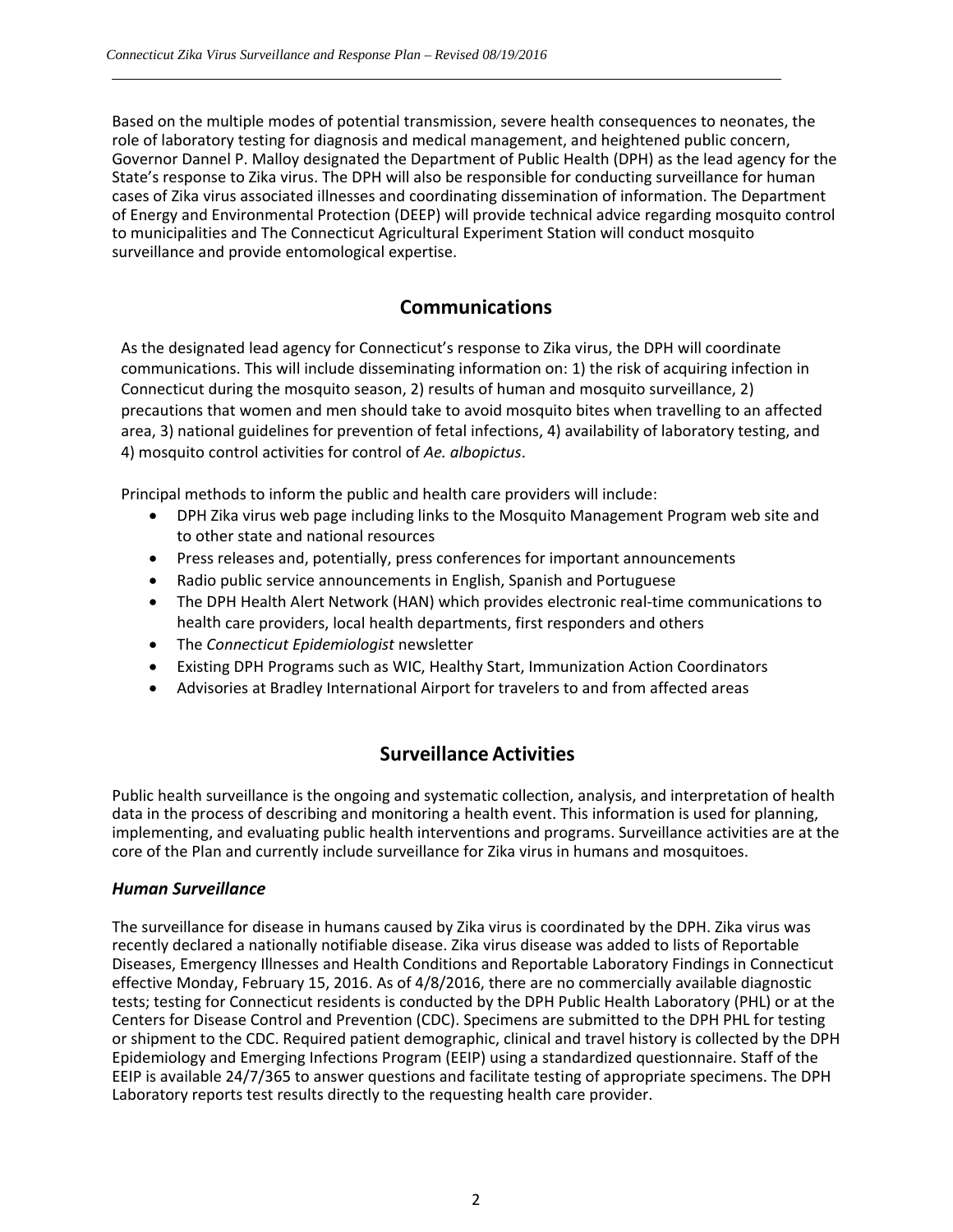During the first two weeks after onset of symptoms, Zika virus disease can often be diagnosed by performing reverse transcriptase‐polymerase chain reaction (RT‐PCR) on serum or urine. Virus‐specific IgM and neutralizing antibodies typically develop toward the end of the first week of illness; crossreaction with related flaviviruses (e.g., dengue and yellow fever viruses) is common and may be difficult to discern. Plaque-reduction neutralization testing can be performed to measure virus-specific neutralizing antibodies and often discriminate between cross-reacting antibodies in primary flavivirus infections.

Beginning March 1, 2016, the DPH PHL was able to begin offering RT‐PCR testing for Zika virus genetic material. On April 11, 2016 identification of IgM antibodies was added to the list of tests available. These two types of tests account for most of the testing that is needed. Some specimens will continue to be sent to CDC for testing when additional test methodologies (e.g. PRNT) are needed for confirmation of results or testing of tissue specimens (e.g. immunohistochemistry).

Recommendations for testing are evolving. The current emphasis is on testing of specimens from pregnant women with a history of travel to areas where Zika virus is circulating. Serum and urine specimens collected during the first two weeks after exposure are tested by RT‐PCR or the presence of IgM antibodies in serum if the specimen is collected 2‐12 weeks after exposure. Testing of serum and urine specimens by RT‐PCR is available regardless of pregnancy status for symptomatic patients if collected during the first two weeks of illness. As more is learned about transmission and the spectrum of illnesses caused by Zika viruses, testing protocols will be modified.

A Zika virus module was developed in the Connecticut Electronic Disease Surveillance System (CT EDSS) database to monitor provider reports of Zika virus associated illness, travel exposures of pregnant women and laboratory test results. DPH Laboratory test results are imported electronically from the DPH Laboratory information management system into CT EDSS. Local health directors have web based access to jurisdiction‐specific information based on the patient's official town of residence.

To identify children with potential Zika virus associated birth defects, laboratory and provider reporting will be supplemented by regular review of the Connecticut Birth Defects Registry. The registry collects information on birth defects through various sources of data, including reporting from birth hospitals across the state, vital records, and hospital discharge data. Testing will be encouraged for children born with microcephaly, poorly developed brain structures or ocular defects not attributed to other causes, and their mothers.

The DPH has also established a sentinel surveillance system to identify locally transmitted Zika virus infections. Out‐patients clinics have been identified in towns with increased risk of local transmission by mosquitoes. Towns were selected based on identification of Aedes albopictus mosquitoes in prior years and the proportion of Hispanic residents. Currently, the towns include Bridgeport, Stamford and Stratford. Clinics will submit clinical specimens from patients who present with 3 of the primary symptoms of Zika virus associated illness and have no history of travel to affected areas outside of the continental United States. This supplements mosquito trapping and testing.

Should spraying of pesticides be conducted to reduce adult mosquito populations in response to Zika, WN or EEE viruses, the DPH also conducts surveillance for possible health effects of pesticide exposure. Physicians are encouraged to report to the DPH Environmental and Occupational Health Assessment Program possible pesticide‐related health effects. The DPH compiles and summarizes this information and reports significant findings to the local health departments and other agencies as appropriate. This system is based on National Institute for Occupational Safety and Health classification of acute pesticide‐ related illness. The DPH assists local health departments monitor calls from the general public regarding health complaints and reports unusual clustering of complaints in terms of location or time to the DEEP Division of Pesticides for investigation of possible misapplication of pesticide.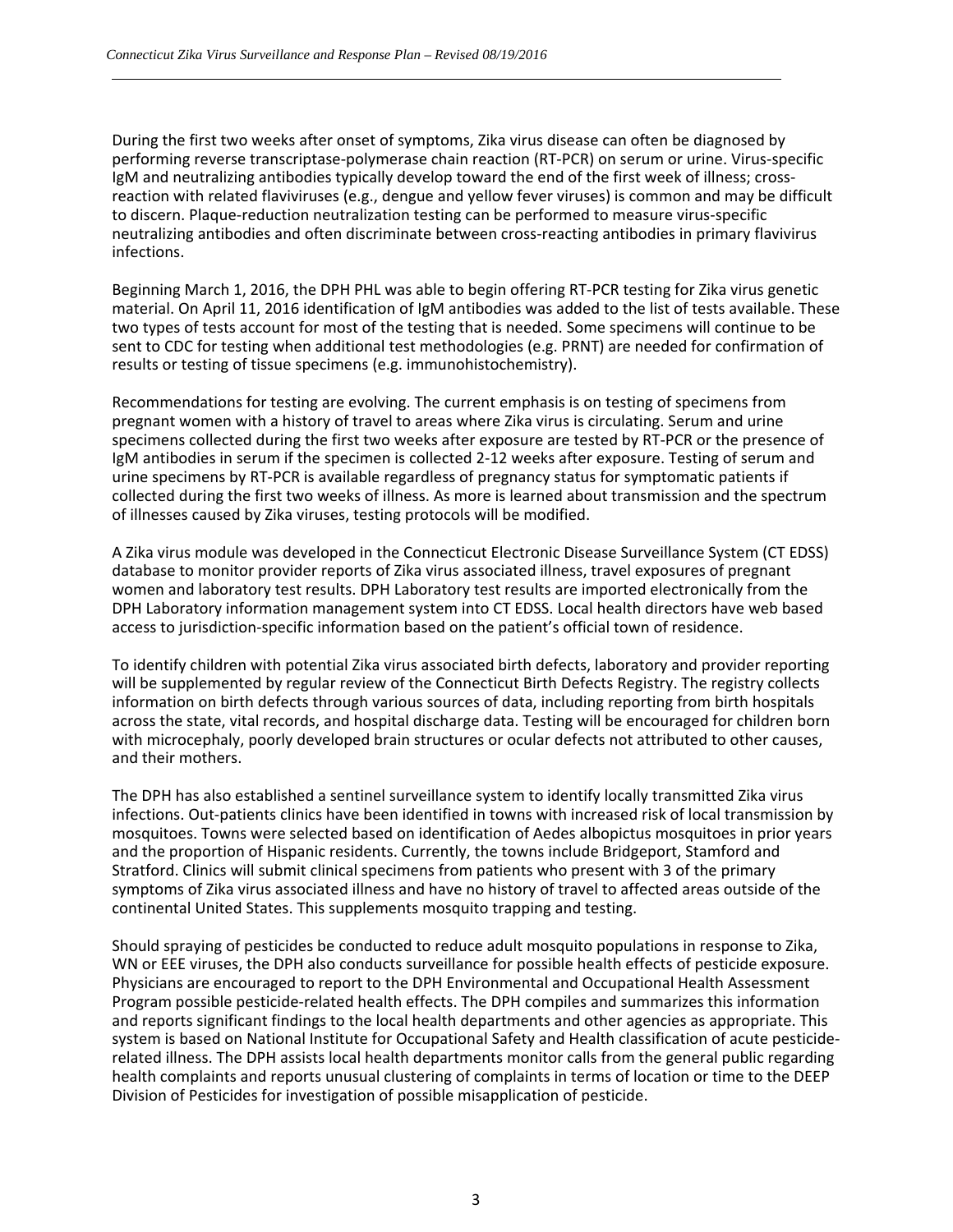#### *Mosquito and Virus Surveillance*

Surveillance for Zika virus in mosquitoes is integral to the public health response in Connecticut by identifying the areas where local transmission, though unlikely, may potentially take place. The Connecticut Agricultural Experiment Station (CAES) maintains a network of 91 fixed mosquito‐trapping stations located in 72 municipalities throughout the state providing information that includes mosquito species composition and abundance in the community, seasonal and spatial distribution of mosquito vectors, and prevalence of virus infected mosquitoes. One‐third of the sites are located in southern Fairfield and New Haven counties where the highest levels of West Nile virus (WNV) activity in mosquitoes and humans have been detected in previous years. Transmission of WNV is primarily by *Culex pipiens* mosquitoes which, like *Ae. albopictus*, lays its eggs in small containers of water often found near homes.

Traps are set and attended by CAES staff every 10 days at each site on a regular rotation from June through October. At least two trap types are used at the trapping sites designed to collect host‐seeking adult female mosquitoes (all species) and previously blood-fed adult female mosquitoes (principally *Culex* and container‐breeding *Aedes* species). Mosquitoes are transported alive to the laboratory each morning where they are identified to species. Mosquitoes are grouped (pooled) according to species, collecting site, and date and then frozen. Aliquots of each mosquito pool are inoculated into Vero cell cultures for detection of mosquito‐borne arboviruses of public health importance. Isolated viruses are identified by Real Time (TaqMan) PCR or standard RT‐PCR using virus‐specific primers. All of the virus isolation work is conducted in a certified Bio-Safety Level 3 laboratory at the CAES. Weekly test results are reported to the CDC electronically via ArboNet and to the DPH for dissemination to other state agencies, local health departments, the media, and neighboring states.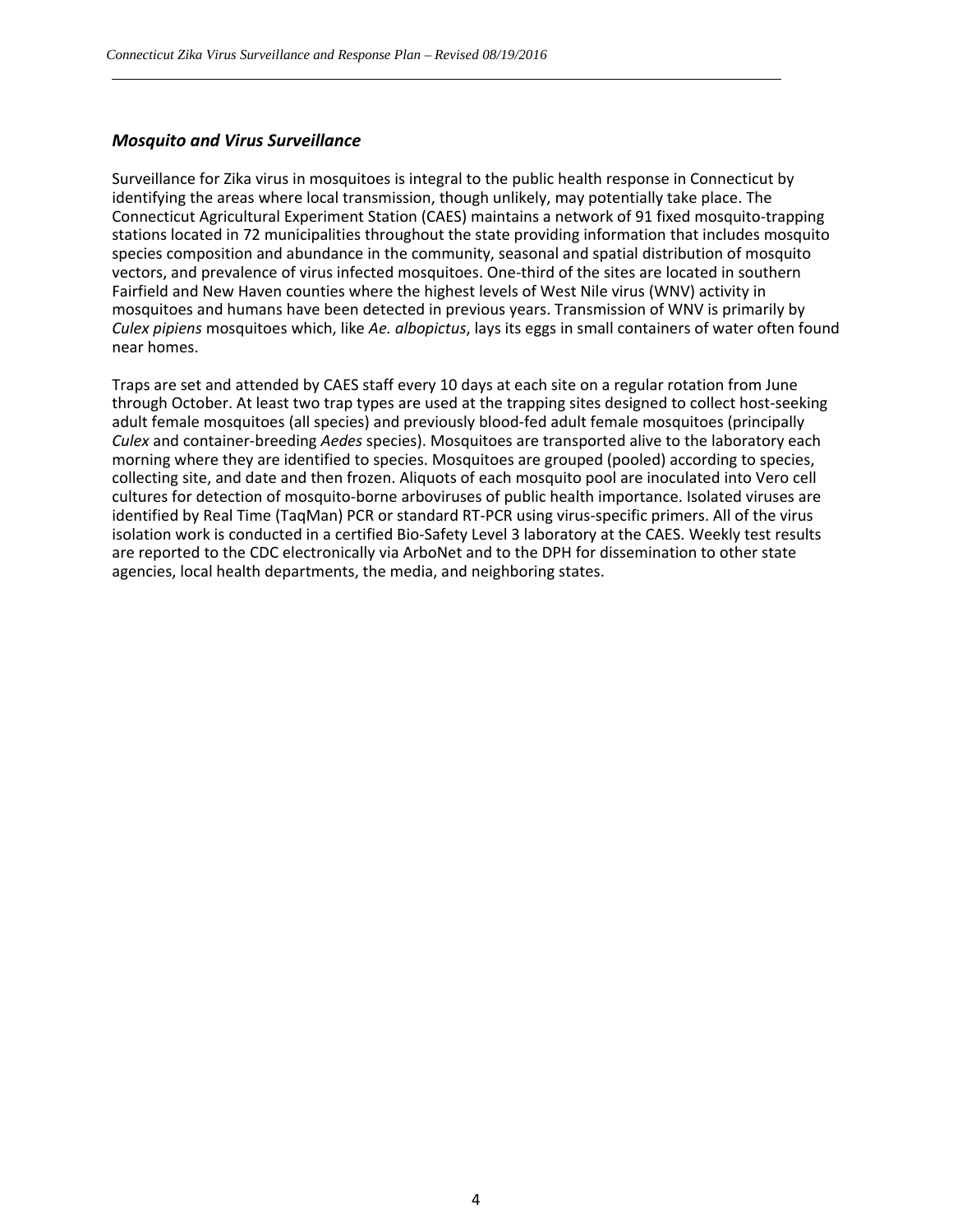

# **Mosquito Trapping Stations**

Based on trapping during 2006‐2015, distribution of *Ae. albopictus* is confined to the southwestern portion of Connecticut but it has been expanding up the coast and increasing in abundance. Currently areas of potential concern are south of I‐95 in the 10 coastal towns from Greenwich to West Haven. Collection numbers are low compared to other species, but may be due to under sampling because the current traps are not efficient for luring and trapping *Ae. albopictus*. Expansion of the trapping program to specifically target *Ae. albopictus* would include addition of BG‐Sentinel traps baited with human scent lure and placed in locations in Connecticut where *Ae. albopictus* has been collected in previous years or in peripheral sites with the appropriate habitat for this species. For the 2016 season, BG‐Sentinel traps will be deployed once *Ae. albopictus* is identified at existing trap sites.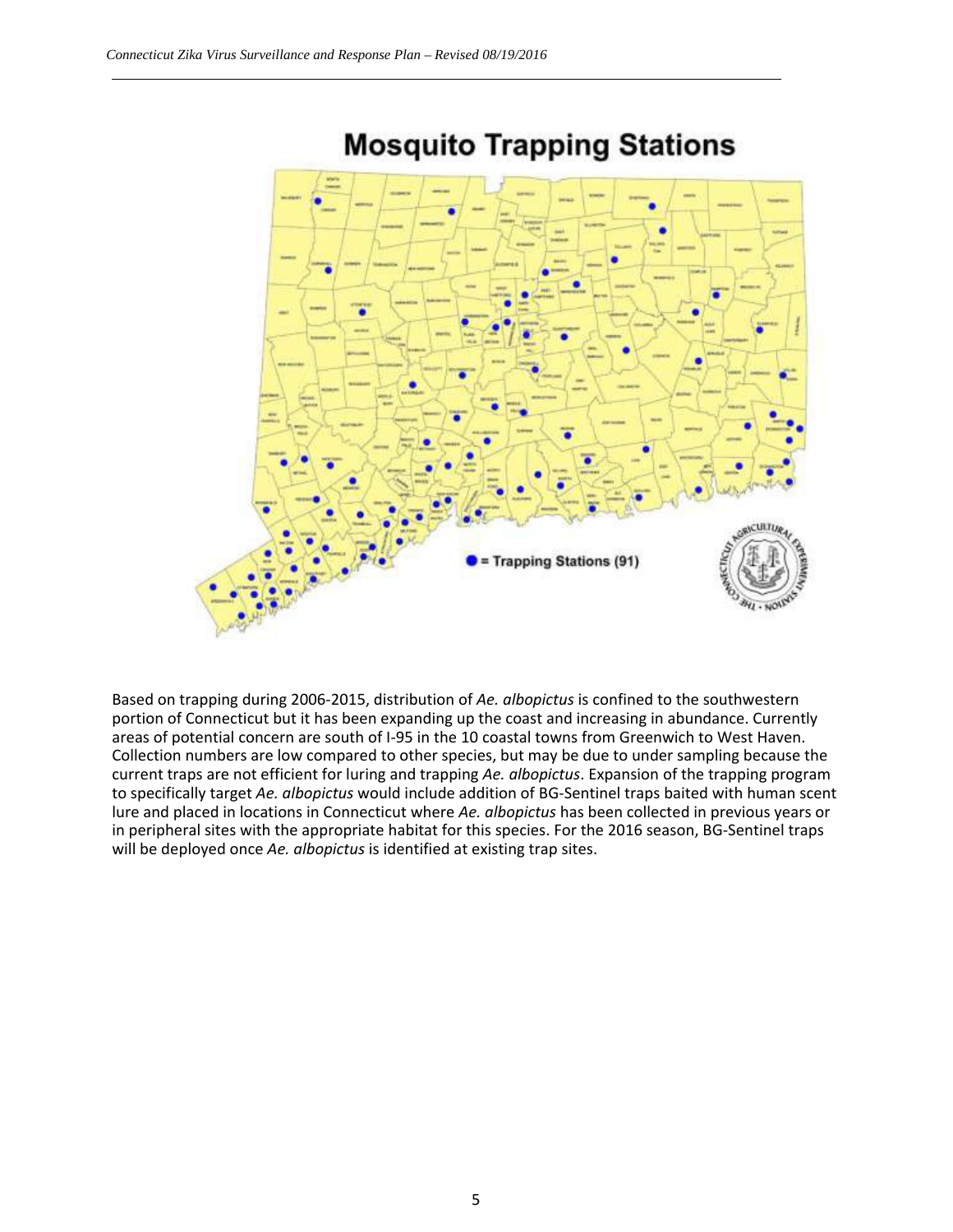The CAES has expanded diagnostic testing capabilities to include detection of Zika virus in field‐collected mosquitoes. The cell culture assay currently used is ideal for screening for a diversity of arboviruses and was found to be very sensitive for Zika virus. An RT-PCR assay was recently optimized to test for Zika virus at CAES laboratories. The need and feasibility of molecular diagnostic tools to improve sensitivity and timeliness for detection of Zika virus directly from mosquito pools will be explored in subsequent seasons.



#### Distribution of the Asian Tiger Mosquito Aedes albopictus in Connecticut

#### **Prevention Activities**

#### *Environmental Control*

The primary mode of transmission is by mosquito bites. Therefore, pre‐emptive mosquito control is the most effective way to prevent transmission of Zika virus and other mosquito-borne viruses. The most effective and economical way to control mosquitoes is by larval source reduction through local abatement programs that monitor mosquito populations and initiate control before disease transmission occurs. With similar preferences for breeding habitat, efforts to reduce *Cx. pipiens* populations for control of WNV will also reduce populations of *Ae. albopictus*. In Connecticut, municipalities are responsible for coordination of mosquito control activities on municipal and private lands in their jurisdictions, working with state agencies on behalf of residents, and enforcement of abatement requirements of mosquito breeding areas if necessary. Technical advice regarding source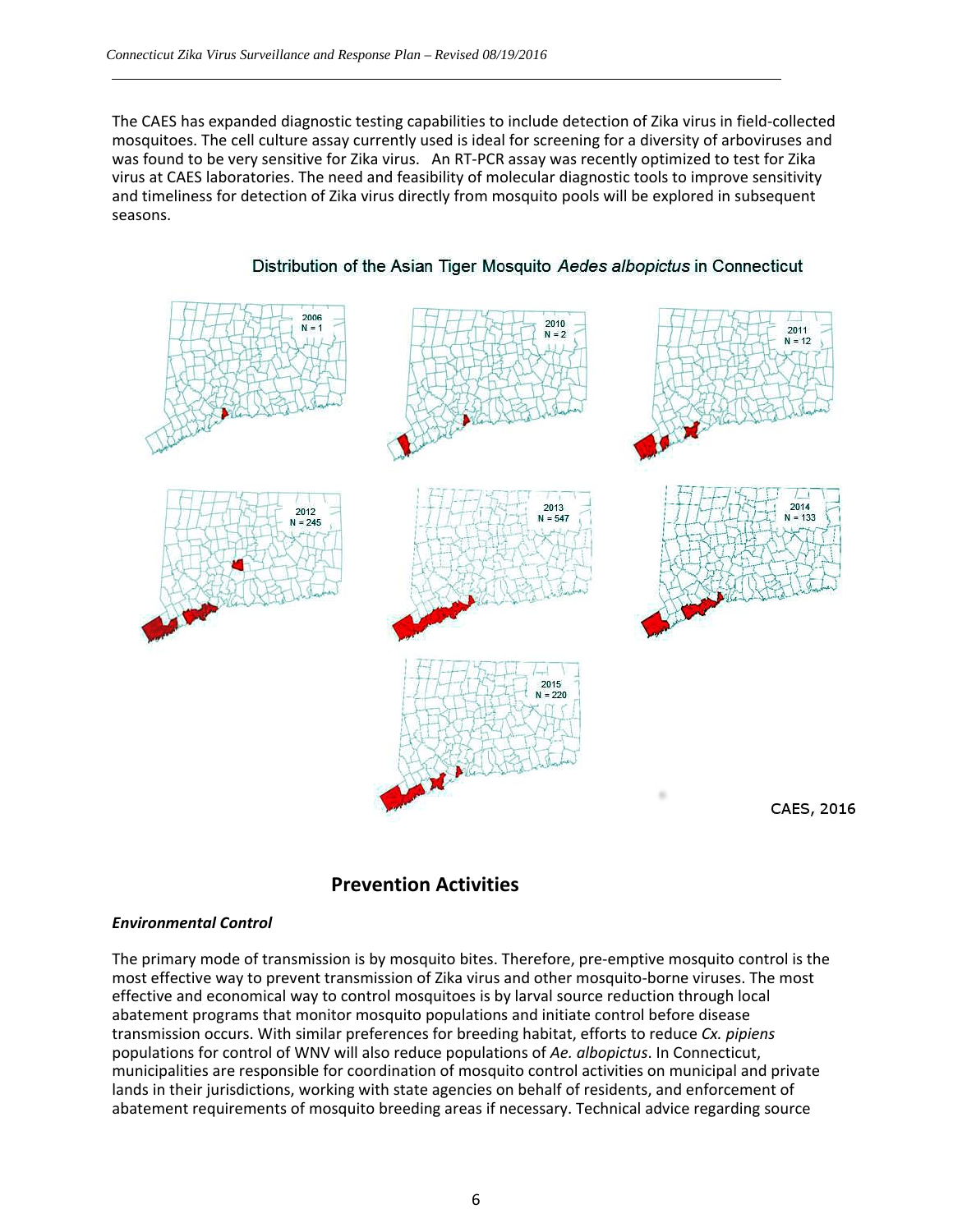reduction is available for municipalities from the DEEP Wetlands Habitat and Mosquito Management Program. Assistance from the DEEP is focused on training municipal personnel to conduct mosquito control activities in their jurisdictions. Direct participation from the DEEP is limited and depends on allocation of state funds for field staff.

Larvicides can be used to control mosquitoes in the aquatic stage before they become biting adults. This type of control using insecticides generally is the most effective at controlling mosquitoes and has the least effect on non-target species and the environment. Ideally, use of larvicides is started early in the mosquito season and repeated as necessary. The use of larvicides may require a permit from the DEEP, and the product must be registered for use in Connecticut. Depending upon the type of product used, or for commercial applications, the applicator must be licensed by the DEEP Pesticide Division to apply mosquito pesticides. Recommended larvicide use is as per Strategies for the Application of Larvicides to Control Mosquitoes in Response to West Nile Virus in Connecticut (updated and approved by DEEP, DPH, CAES, DoAG in January, 2014). The following options are available.

- Products containing the biological agents *Bacillus sphaericus* (Bs) or *Bacillus thuringiensis* var. *israelensis* (Bti). Both agents come in a granular, wetable powder, slow release briquette or water‐soluble packet formulations. Also available are dual‐action formulations of Bs and Bti. The bacterial strains in Bs are more specific to *Culex* larvae than Bti. Bs and Bti are bacterial agents and must be ingested by the filter‐feeding mosquito larvae and as such, these products will not affect the non‐filter feeding mosquito pupae or adults. The use of Bti or Bs on municipal or individual homeowner property does not require any special licensing by the CT DEEP.
- S-methoprene (trade name Altosid®). Methoprene is an insect growth regulator and comes in a variety of liquid, granular, pellet and briquette formulations. If using Altosid for catch basins a pellet, 30‐day or 150‐day briquette formulation is recommended. Methoprene will not affect pupae or adults. Connecticut regulations specify that the use of methoprene requires that the applicator be licensed and a permit be obtained from the DEEP prior to application. Also, PA 13‐197 prohibits certain uses of methoprene in the coastal zone (http://www.cga.ct.gov/2013/ACT/PA/2013PA‐00197‐R00HB‐06441‐ PA.htm).
- The biological agent *Saccharopolyspora spinosa* or Spinosad (trade name Natular®). Spinosad comes in a variety of formulations and works on all mosquito species. Natular will not affect mosquito pupae or adults. Although it is a bacterial agent, because of its mode of action, Connecticut regulations specify that the use of spinosad requires that the applicator be licensed and a permit be obtained from the DEEP prior to application.
- The Larvasonic<sup>®</sup> Acoustic Larvacide Device emits sound waves to kill mosquito larvae (www.newmountain.com). The Larvasonic works on all species of mosquitoes. Mosquito larvae must be present for the Larvasonic to be effective and as such, requires more intensive larval surveillance. Since this device works by emitting sound waves, it is not considered a pesticide and therefore is exempt from pesticide regulations.

Adulticides can be used to kill adult mosquitoes when a quick reduction of mosquitoes is needed. Currently available adulticides may be applied by hand‐held, backpack or truck‐mounted Ultra Low Volume (ULV) foggers, or by fixed‐wing or rotary aircraft. These materials have advantages and disadvantages that will influence which material is most appropriate for a given situation, and all must be applied according to regulations and label directions. Weather and logistical conditions are important factors influencing the ability to effectively control adult mosquito as well as the preferred habitat and feeding habits of the target mosquito species.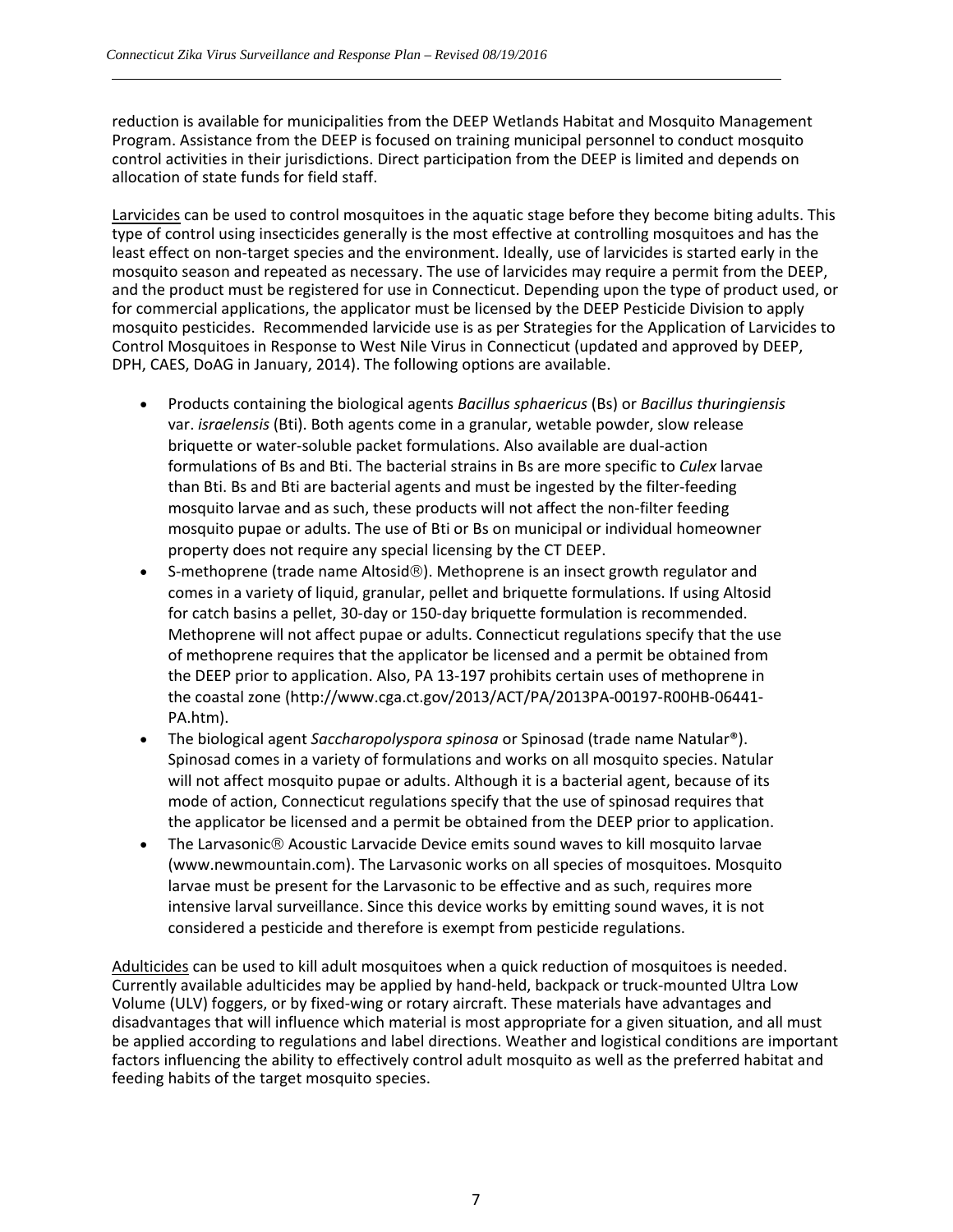#### *Preventing Mosquito Bites*

There is no available vaccine to prevent Zika virus infection and no specific treatment for Zika virus related illnesses. Prevention depends on avoiding mosquito bites. When travel cannot be avoided to countries where Zika virus or other viruses spread by mosquitoes are found people should take the following steps:

- Weather permitting wear long-sleeved shirts and long pants; loose fitting light colors work best
- Stay in places with air conditioning or that use window and door screens to keep mosquitoes outside
- Sleep under a mosquito bed net if you are overseas or outside and are not able to protect yourself from mosquito bites
- Use Environmental Protection Agency (EPA)‐registered insect repellents. When used as directed, EPA‐registered insect repellents are proven safe and effective, even for pregnant and breast‐feeding women.
	- o DEET
	- o Picaridin (also known as KBR 3023)
	- o Oil of lemon eucalyptus (OLE) or PMD (Products containing OLE include Repel and Off! Botanicals)
	- o IR3535
	- o Always follow the product label instructions
	- o Reapply insect repellent as directed
	- o Do not spray repellent on the skin under clothing
	- $\circ$  If you are also using sunscreen, apply sunscreen before applying insect repellent
- If you have a baby or child:
	- o Do not use insect repellent on babies younger than 2 months of age
	- o Dress your child in clothing that covers arms and legs, or
	- o Cover crib, stroller, and baby carrier with mosquito netting
	- o Do not apply insect repellent onto a child's hands, eyes, mouth, and cut or irritated skin
	- o Adults: Spray insect repellent onto your hands and then apply to a child's face.
- Treat clothing and gear with permethrin or purchase permethrin‐treated items
	- o Treated clothing remains protective after multiple washings ‐ see product information to learn how long the protection will last
	- o If treating items yourself, follow the product instructions carefully
	- o Do not use permethrin products directly on skin
- If you have Zika, protect others from getting sick, avoid mosquito bites during the first week of illness

#### *Prevention of Transmission of Zika Virus in Women of Reproductive Age*

(National recommendations as of 4/11/2016)

Pregnant women should avoid travel to areas where Zika virus is circulating locally among mosquitoes for the duration of the pregnancy whenever possible. When travel cannot be avoided women should:

- Practice prevention measures for preventing mosquito bites
- Be tested for the presence of virus by RT-PCR during the first 7 days if she develops illness
- Be tested for the presence of IgM antibodies 2-12 weeks after the last potential exposure to help guide prenatal care – if she does not develop illness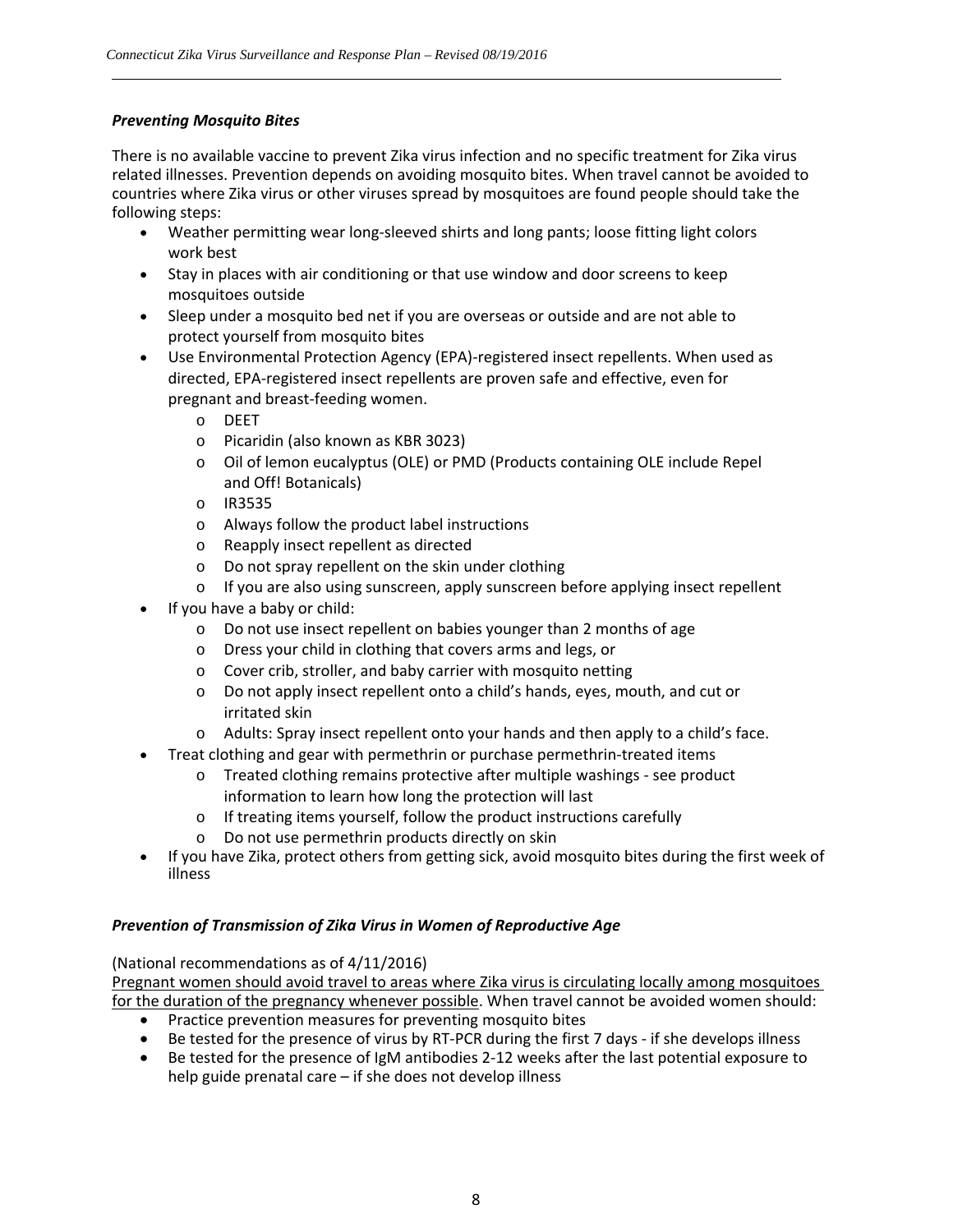#### Recommendations for men and their pregnant partners

In addition to bites of infected mosquitoes, sexual transmission from men to sexual partners is also possible and is of particular concern for women who are pregnant or intend to become pregnant. At this time, tests of serum or semen of men for the purpose of assessing risk for sexual transmission is not recommended due to lack of understanding of what such test results mean. As more is learned about the incidence and duration of seminal shedding from infected men recommendations will be updated. Based on what is currently known about transmission men who travel to an area of active Zika virus transmission should:

- Abstain from sex (i.e., vaginal intercourse, anal intercourse, or fellatio) for the duration of the pregnancy or
- Consistently and correctly use condoms
- Have pregnant partner tested if either partner develops symptoms

#### Recommendations for men and their non‐pregnant sex partners

Since most infections are asymptomatic or cause mild illness among adults, mosquito‐borne Zika virus infections may go unrecognized. For persons who travel to a Zika affected area and want to attempt conception:

- Women who become ill should wait at least 8 weeks after symptom onset
- Women who do not become ill should wait at least 8 weeks from last date of exposure
- Men who are diagnosed with Zika virus disease should wait at least 6 months
- Men who do not become ill should wait at least 8 weeks from last date of exposure

## **Phased Risk‐Based Response**

Prevention activities in Connecticut adapted from CDC national recommendations are appropriate to the potential levels of risk for transmission of Zika virus in Connecticut or for travelers to Zika virus affected areas. They are based on human and environmental surveillance systems and include:

#### *Before mosquito season*

Response Actions

- Designation of DPH as lead agency to coordinate the State's response
- Identification of agency response personnel at DPH, DEEP and CAES
- Develop a state response plan specific for Zika virus based on West Nile and Eastern equine encephalitis plans and national recommendations
- DPH Commissioner is briefed weekly on planning progress

Communication

- Include DPH updates for local health departments on the regularly scheduled monthly statewide conference calls – on 2/18/2016 the entire hour long call was devoted to Zika with participation of the DEEP and CAES
- On 5/20/2016 the CAES will host a half-day symposium on vector-borne infectious diseases for local health directors and selected staff
- Conduct public mosquito education campaigns focusing on reducing or eliminating larval habitats for other mammal‐biting container breeding mosquitoes including *Ae. albopictus* (DEEP, DPH, municipalities)
- DEEP Mosquito Management Program will update and maintain the state's web site: www.ct.gov/mosquito with information on mosquito-borne illness in humans, mosquito surveillance and control options, and the Zika virus Response Plan.
- The DPH will maintain a Zika virus page on its web site
- The DPH will develop public service announcements for radio on mosquito source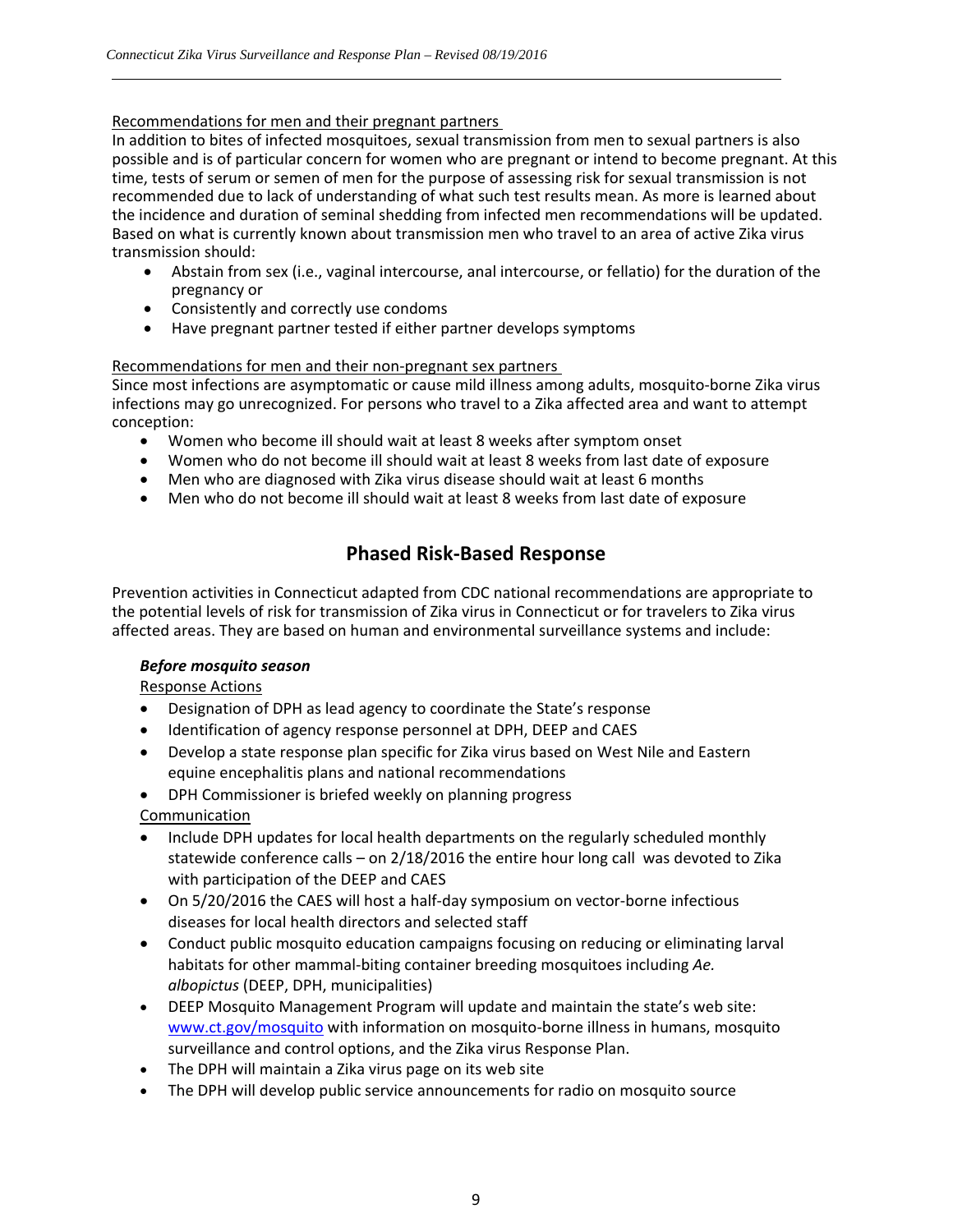reduction, prevention of fetal infections, prevention of sexual and mosquito transmission to pregnant women or women who plan to conceive

 Train DPH Epidemiology and Emerging Infections Program staff to respond to telephone inquiries from the public and health care providers, and collect information on Zika virus associated illnesses including fetal infections

Surveillance

- Zika virus added to the lists of reportable diseases and laboratory findings on 2/15/2016
- Develop surveillance system for human cases including a standardized questionnaire module in CT EDSS
- Implement electronic reporting of Zika virus test results from DPH Laboratory to the EEIP
- Use the Newborn Screening and Birth Defects Registry systems to identify newborns with potential Zika virus associated birth defects born to pregnant women who were not previously tested

 Designate DPH contacts for the US Pregnancy Registry Laboratory

- Develop capacity to conduct testing of human specimens for Zika virus
- DPH Laboratory offers RT‐PCR testing starting 3/1/2016
- DPH Laboratory offers IgM ELISA testing starting 4/11/2016

#### Vector Control

- Recommend surveys to determine abundance, distribution, and type of containers that may serve as mosquito breeding sites, especially in towns where *Ae. albopictus* has been previously identified (municipalities with technical advice/training provided by DEEP)
- Cover, dump, modify or treat large water‐holding containers with long‐lasting larvicides (municipalities, property owners)
- DEEP Pesticide Management Program will prioritize registration of products and the issuance of permits needed for the commercial application of pesticides and insecticides.
- DEEP Solid Waste Program will assist with outreach and education efforts and will prioritize coordination with local officials to address blight and illegal disposal of materials such as tires. Will pursue enforcement actions involving large‐scale tire disposal areas.

#### Pregnant women outreach

- Distribute guidance for testing potentially exposed pregnant women, prevention of mosquito and sexual transmission and monitoring of developing fetuses
- Develop radio PSA
- Use the HAN to communicate directly with obstetricians/gynecologists and other licensed health care providers
- "Piggy-back" on existing DPH Programs that distribute information to pregnant women and their health care providers such as WIC, Healthy Start, Immunization Action Coordinators

#### *Beginning of mosquito season*

Activities conducted before mosquito season are continued and, in addition, the following are added if not already in place.

Response Actions

 As for WN and EEE viruses regular telephone and email communications are conducted between designated staff of the DPH, DEEP and CAES Communication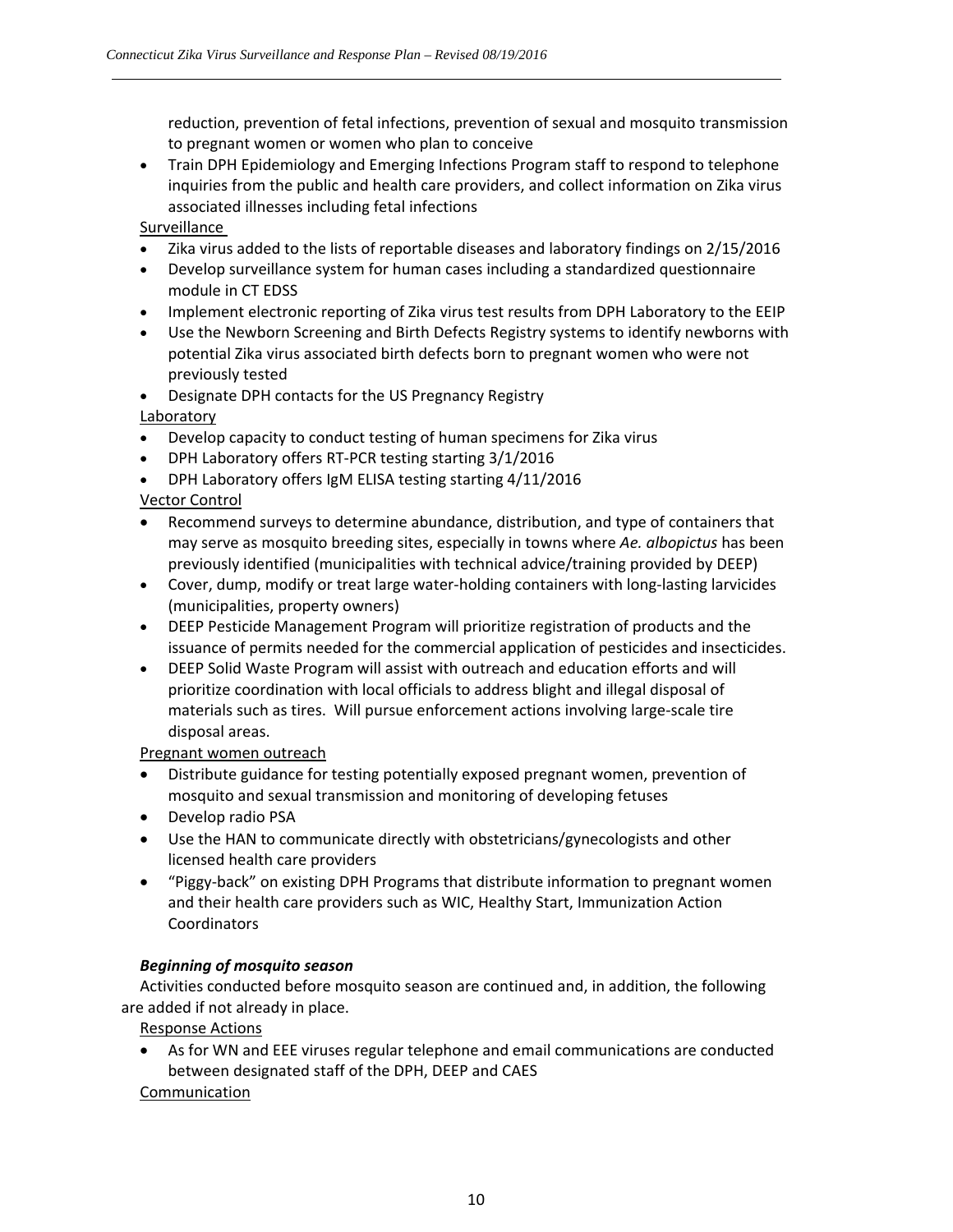- Continue public education campaigns focusing on reducing or eliminating larval habitats for *Ae. albopictus* (DPH, DEEP)
- Notify the local director of health of human cases or infected mosquitoes in the health department's jurisdiction (DPH)
- Announce identification of imported cases (DPH)
- Distribute information about *Ae. albopictus* and personal protection measures (DPH, LHDs) to avoid mosquito bites among travelers returning from Zika affected areas, including posters at Bradley International Airport, urging:
	- o Insect repellents
	- o Window and door screens to prevent mosquitoes from entering the house
	- o Air conditioning
- Results of mosquito trapping and testing are posted on the CAES web site with links from the MMP, DPH and DoAg – these include weekly results at each trap site and maps with positive findings

Surveillance

- Mosquito trapping is conducted June through October (CAES) to:
	- o estimate abundance of mosquito species
	- o determine distribution
	- o develop detailed vector distribution maps
	- o evaluate the efficacy of source reduction and larvicide treatment
- If *Ae. albopictus* is identified at established trapping sites, BG-Sentinel traps will be used to further monitor populations

Vector Control

- Based on integrated pest management
- Continued emphasis on larval source reduction and use of larvicides in large containers that cannot be emptied (municipalities)

#### *Single or several local mosquito‐acquired cases*

Activities conducted with the start of mosquito season are continued and, in addition, the following are added if not already in place

Response Actions

 Determine the need for assistance from a CDC field team to provide technical, communication, vector control, or logistical support

Communication

- Notify Red Cross
- Distribute updates utilizing multiple methods including press releases and the DPH HAN Vector Control
- Consideration will be given to adult mosquito control in consultation with Director of Health and Chief Elected Official in affected town
	- o Treat the outdoors within 100–200 yards/meters around a case's home
	- o Initiate/maintain adult sampling to estimate adult mosquito abundance and evaluate effectiveness of insecticide treatments
	- o Use of adulticides will consider the following factors:
- Considerations for use of adulticides
	- o Abundance of *Ae. albopictus*
	- o Number of infected pools
	- o Local surveillance data in previous season
	- o Time of the season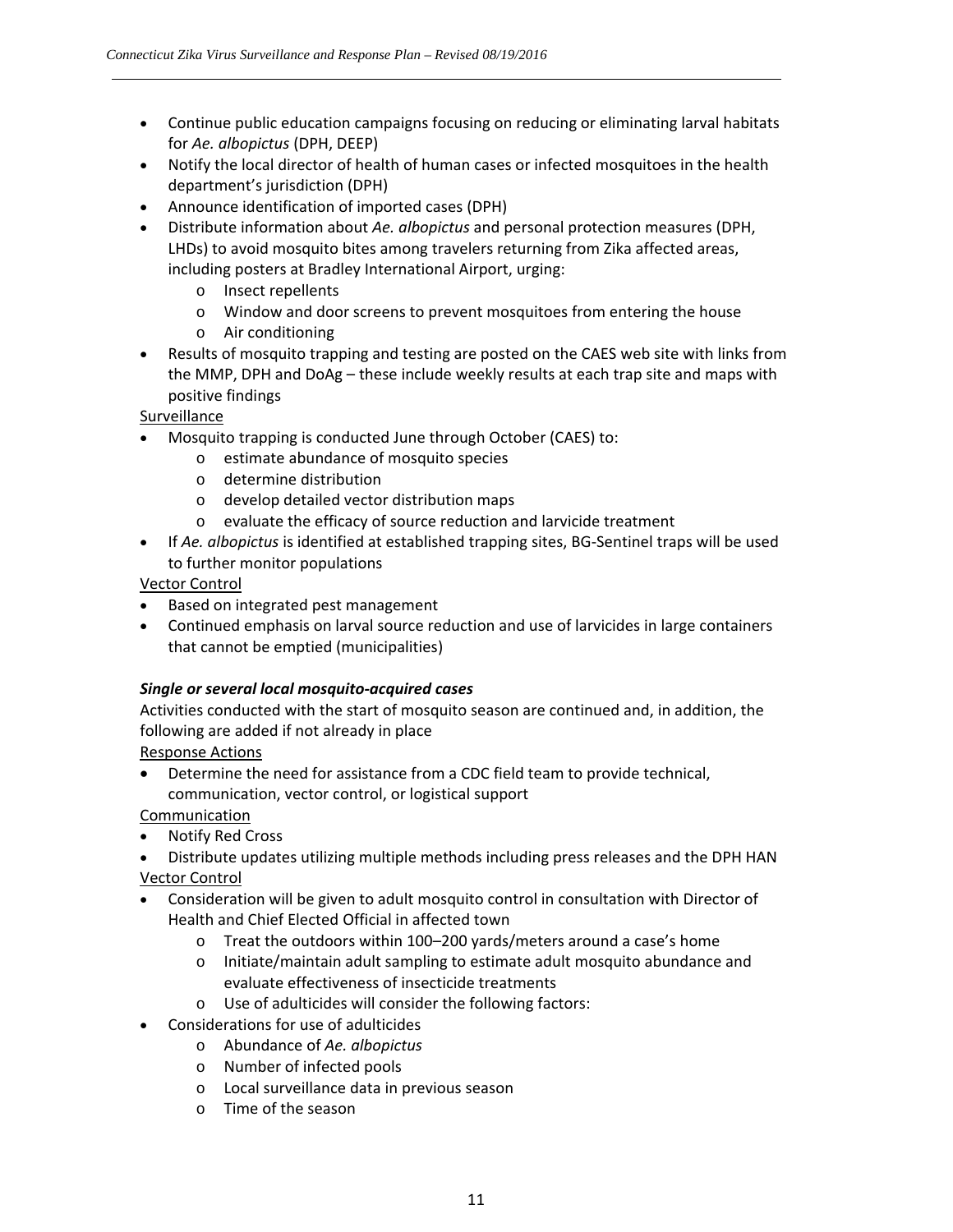- o Weather conditions
- o Geographic extent
- o Proximity and nature of human residential areas
- o Number and residence of human patients with Zika virus related illness
- o Community concern and acceptance of mosquito control activities
- o Extent of previous larval mosquito control activities
- o Likely effectiveness of local application of insecticides

#### Pregnant women outreach

Enhanced targeted warnings to pregnant women regarding prevention of mosquito bites

#### *Outbreak ‐ clusters cases*

This is considered very unlikely during the 2016 season in Connecticut. CDC recommendations include:

- Divide the outbreak area into operational management areas where control measures can be effectively applied to all buildings and public areas within a few days; repeat as needed to reduce mosquito density
- Conduct door-to-door inspections and mosquito control in an area-wide fashion
- Identify and treat, modify, or remove mosquito-producing containers
- Organize area/community clean‐up campaigns targeting disposable containers (source reduction), including large junk objects that accumulate water (broken washing machines, refrigerators, toilets) in buildings, public areas, etc.
- Combine outdoor spatial or residual spraying with source reduction and larviciding (including residual spraying of container surfaces and adjacent mosquito resting areas). Don't forget to treat storm drains, roof gutters and other often overlooked cryptic water sources

## **Important State Phone Numbers and Websites**

| <b>State Mosquito Management Program Website</b>                                                                                                              | http://www.ct.gov/mosquito |
|---------------------------------------------------------------------------------------------------------------------------------------------------------------|----------------------------|
| Department of Public Health                                                                                                                                   | http://www.ct.gov/dph      |
| Office of Communications<br>-Media inquiries                                                                                                                  | (860) 509-7270             |
| Epidemiology and Emerging Infections Program<br>- Zika virus infections in people, laboratory testing of human specimens                                      | (860) 509-7994             |
| <b>Environmental and Occupational Assessment Program</b><br>- Effects of pesticides on people                                                                 | (860) 509-7740             |
| <b>Public Health Laboratory</b><br>- Technical questions regarding testing and shipping of human specimens from physicians, hospitals,<br><i>laboratories</i> | (860) 920-6500             |
| Department of Energy and Environmental Protection                                                                                                             | http://www.ct.gov/deep     |
| <b>Communications Division</b><br>- State mosquito control policy and programs                                                                                | (860) 424-4100             |